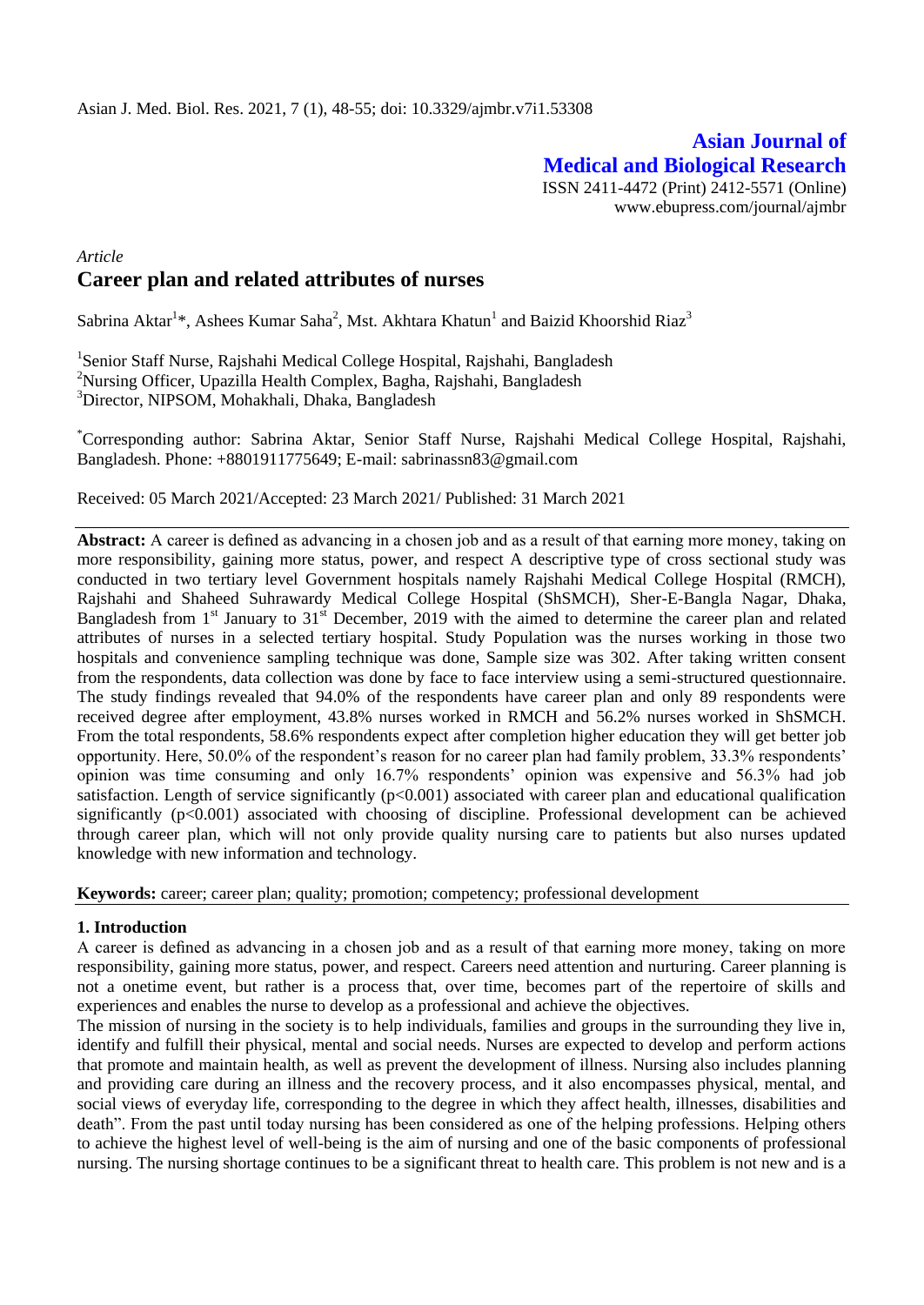constant threat to the nursing profession. Increasing nurse retention and satisfaction by creating a culture of professional development in health care institutions is one way to combat the nursing shortage (Cooper, 2014).

The International Council of Nurses (ICN) has taken a leadership role in this area. In 1995, the ICN published a working document "Career Development for Nurses." In the Introduction, the ICN stated that "nurses' career development should be encouraged and supported by appropriate professional attitudes, educational systems, workplace structures and management attitudes" (ICN, 1995). Advanced education in nursing is crucial for preparing advanced practice nurses, which include clinical nurse specialists and nurse practitioners. A clinical nurse specialist generally specializes in a focused area of clinical practice and acts as a leader and advocate for quality healthcare provision. The role of a clinical nurse specialist can entail work as a clinician, consultant, educator, and researcher (CNA, 2009). Personal career goals are formed while researching professions and plans are made to be successful throughout the work life. Once a profession is obtained, people spend a significant portion of their time engaging in that business. Most of the time, even personal and family affairs are organized according to one's job. Therefore, career planning does not only impact one's happiness in work life, but also in his life in general (Kayalar and Ozmutaf, 2009). It is stated that providing career guidance to individuals before their professional life while they are still college students, making them think about their future professions, revising nursing curriculum to prepare them for the profession and approaches that help them know themselves better and decide what they can do may prevent early reality shocks and burnouts in their professional lives (Salmela *et al.*, 2009). Career planning is crucial for nursing students (Goz and Gurbuz, 2005; McKenna *et al*., 2010). In nursing as well, a career path that is randomly chosen adversely impacts both the job satisfaction of the nurse and the satisfaction of those the nurse cares for (Goz and Gurbuz, 2005).

The government of Bangladesh is politically committed for qualitative and quantitative extension of nursing education and nursing services. In government sector at present there are 43 Nursing Institute (seat capacity 2580 per year) offering Diploma in Nursing Science and Midwifery, 7 Nursing College (seat capacity 700 per year) offering BSc in Nursing, 4 College of Nursing (seat capacity 500 per year) offering Post-basic BSc in Nursing/ Public Health Nursing and 1 National Institute of Advance Nursing Education and Research (seat capacity 60 per year) offering MSc in Nursing. Ministry of Health and Family Welfare strongly encourages private medical schools to run a diploma and / or BSc Nursing program as well to. One clinical nursing faculty / teacher for every ten students is a requirement of Bangladesh Nursing and Midwifery Council. Shortage of qualified faculty is a major issue in Nursing Institute and Colleges in Bangladesh. For higher nursing care in hospitals and communities and teaching positions, there is a great need of advanced nursing education in Bangladesh (Directorate General of Nursing Midwifery services and Bangladesh Nursing and Midwifery Council).

The aim of the study was to determine career plan and related attributes of nurses. Career plan is associated with advanced nursing education and the benefits of advanced nursing education are improvement of quality nursing care and self-development.

## **2. Materials and Methods**

## **2.1. Ethical approval**

Ethical permission from NIPSOM ethics committee was taken before data collection. All ethical issues related to the research involving human subject was address according to the guidelines imposed by BMRC (Bangladesh Medical Research Council) and the ethical review committee of the WHO. To give summery information of the study before giving consent and participating in the interview of the study, a consent form was supplied and written consent obtained before the actual interview. Related forms and questionnaire was attached. Permission from the hospital authority was taken.

# **2.2. Study design**

The study is a descriptive type of cross sectional study.

## **2.3. Study period and place**

This study was conducted from  $1<sup>st</sup>$  January 2019 to  $31<sup>st</sup>$  December 2019 in two tertiary level Government hospitals namely Rajshahi Medical College Hospital (RMCH), Rajshahi and Shaheed Suhrawardy Medical College Hospital (ShSMCH), Sher-E-Bangla Nagar, Dhaka, Bangladesh.

## **2.4. Study population**

The study population was the nurses working in RMCH and ShSMCH in Rajshahi and Dhaka city. In this study convenience sampling technique was used, sample size 302.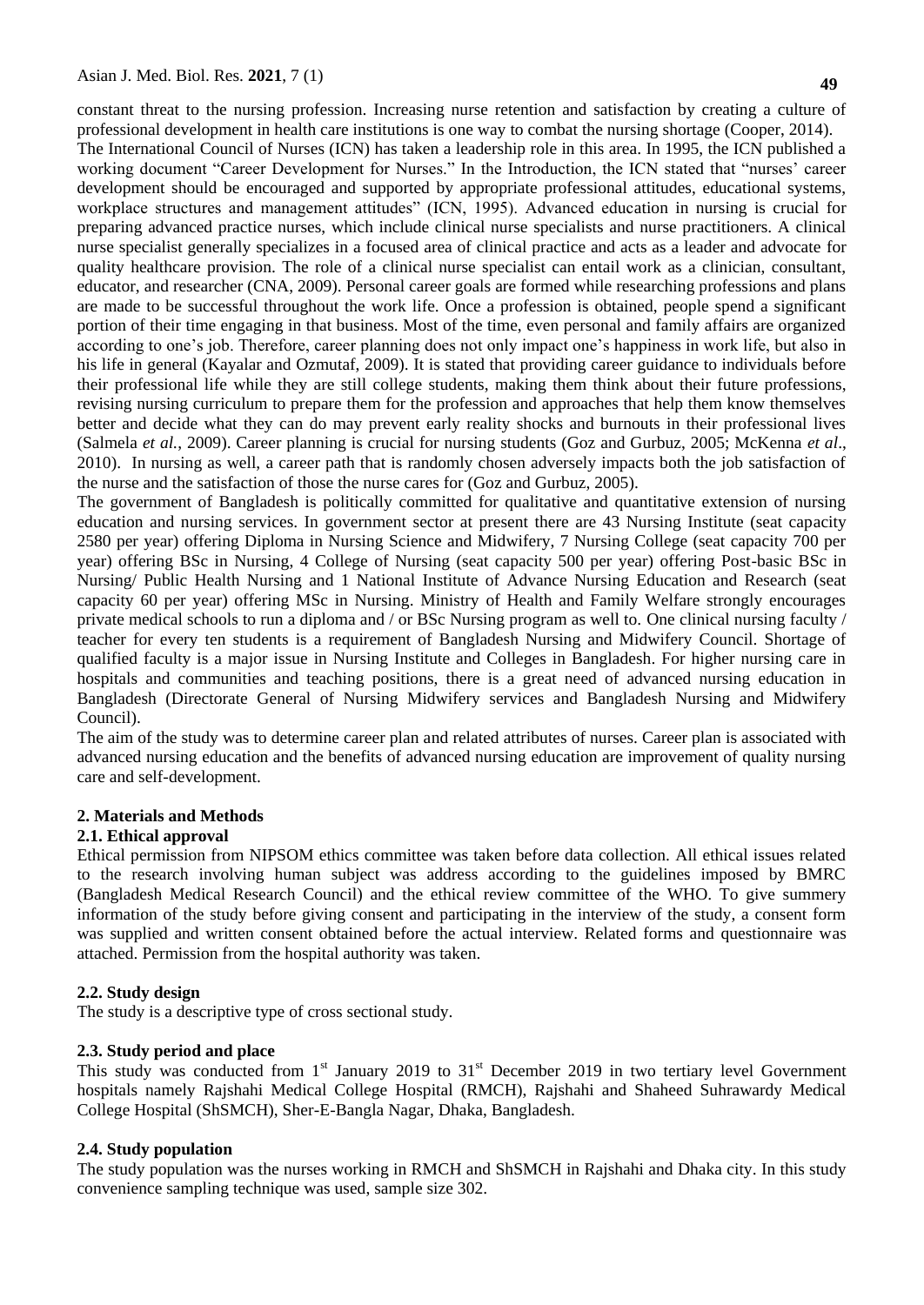#### **2.5. Inclusion and exclusion criteria**

The inclusion criteria were nurses both male and female who will give informed written consent and nurses who have at least 2 years length of service not more than 10 years.

The exclusion criteria were unwilling to participate and those who was working more than 10 years.

#### **2.6. Tool of the study**

A semi structure questionnaire was used for data collection. The questionnaires were prepared using variables according to the specific objectives of the study and made simple, easily understandable to the respondents and used to collect data from the participants. The questionnaires were pre-tested.

## **3. Results and Discussion**

The cross-sectional study was conducted at Rajshahi Medical College Hospital (RMCH), Rajshahi and Shaheed Suhrawardy Medical College Hospital (ShSMCH), Dhaka. The study was aimed to determine the career plan and related attributes of nurses in a selected tertiary hospital. The demographic characteristics of the respondents are shown in Table 1.

#### **Table 1. Socio-demographic status of the respondents (n=302).**

| Age group (In years)                       | Frequency        | Percentage        |
|--------------------------------------------|------------------|-------------------|
| Under 25 years                             | 17               | 5.6               |
| $26 - 30$ years                            | $\overline{113}$ | 37.4              |
| $31 - 35$ years                            | 52               | 17.2              |
| $\frac{36-40}{9}$ years                    | 63               | 20.9              |
| 41 years and older                         | 57               | 18.9              |
| Gender                                     |                  |                   |
| Female                                     |                  | 84.8              |
| Male                                       |                  | 15.2              |
| <b>Marital</b> status                      |                  |                   |
| Married                                    | 278              | 92.1              |
| Unmarried                                  | 18               | 6.0               |
| Widow / Widower                            | $\overline{5}$   | 1.7               |
| Separated                                  | $\mathbf{1}$     | 0.3               |
| <b>Number of children</b>                  |                  |                   |
| No children                                | 47               | 16.5              |
| 1 children                                 | 116              | 40.8              |
| 2 children                                 | 108              | 38.0              |
| 3 children                                 | $\overline{13}$  | 4.6               |
| <b>Monthly family income</b>               |                  |                   |
| $\frac{30000 - 50000}{30000}$ taka         | $\overline{56}$  | 18.5              |
| 50000 - 70000 taka                         | 155              | $\overline{51.3}$ |
| 70000 - 90000 taka                         | 76               | $\overline{25.2}$ |
| 90000 taka and above                       | 15               | 5.0               |
| Family members of the respondents          |                  |                   |
| 2 to 4 members                             | 220              | 72.8              |
| 5 to 8 members                             | $\overline{82}$  | $\overline{27.2}$ |
| <b>Educational qualification</b>           |                  |                   |
| Diploma in Nursing                         | 184              | 60.9              |
| BSc in Nursing / Public Health Nursing     | 92               | 30.5              |
| MSc in Nursing / Masters of Public Health. | 26               | 8.6               |
| <b>Fathers' educational status</b>         |                  |                   |
| No Formal education                        | $20\,$           | 6.6               |
| Primary education                          | 111              | 36.8              |
| S.S.C                                      | 80               | 26.5              |
| H.S.C                                      | $\overline{62}$  | 20.5              |
| Graduation                                 | $\overline{25}$  | 8.3               |
| Master's                                   | $\overline{4}$   | 1.3               |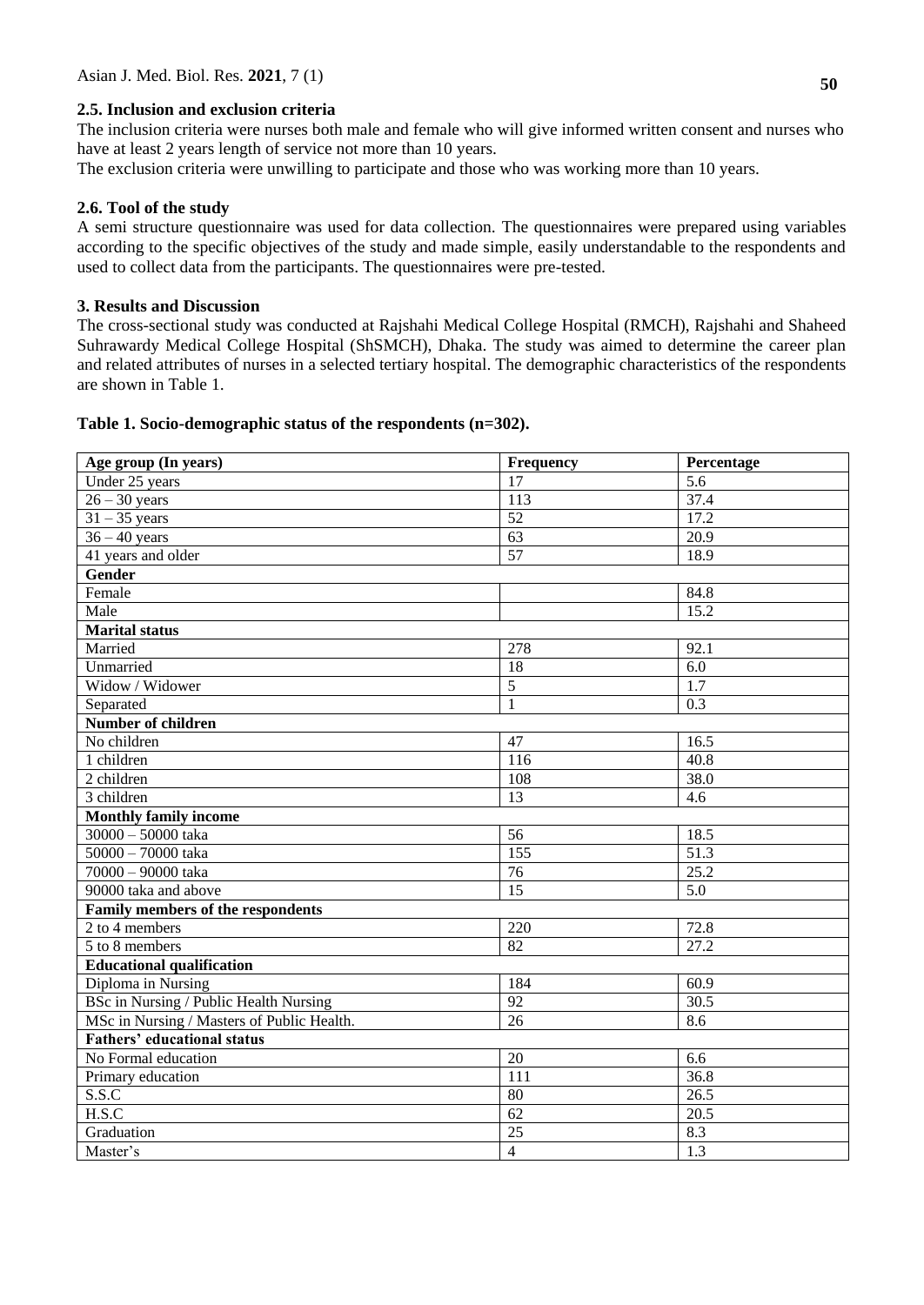Asian J. Med. Biol. Res. **2021**, 7 (1) **<sup>51</sup>**

| Mothers' educational status |     |       |
|-----------------------------|-----|-------|
| No formal education         | 120 | 39.7  |
| Primary                     | 126 | 41.7  |
| S.S.C                       | 36  | 11.9  |
| H.S.C                       | 19  | 6.3   |
| Graduation                  |     | 0.3   |
| <b>Total</b>                | 302 | 100.0 |

This table reveals that the age group distribution of the respondent. The mean age of respondents was 33.54±6.182 years. It indicates that more than one third (37.4%) of the respondent were in the age group of 26– 30 years whereas 20.9% were in the group of 36–40 years, 17.2% were in group 31–35 years and only 5.6% were under 25 years. From that, most (84.8%) of the respondents were female while only 15.2% respondents were male. Here majority (92.1%) of the respondents were married. Majority (40.8%) of the respondents had 1 children followed by 108(38.0%) respondents had 2 children and 13(4.6%) respondents had 3 children.

Among them, half (51.3%) of the respondents monthly family income was within the range 50000–70000 taka, 25.2% respondents mentioned their monthly family income within 70000–90000 taka while 18.5% respondents mentioned that their monthly family income range was 30000–50000 taka and only 5.0 % respondents mentioned that their monthly family income range was above 90000 taka per month. Mean monthly family income $\pm$ SD was 65918  $\pm$  13898 taka. Here, most (72.8%) of respondents had 2 to 4 family members. Data revealed that 60.9% respondents were completed Diploma in Nursing and 30.5% were completed BSc in Nursing / Public Health Nursing and only 8.6% were completed MSc in Nursing / Masters of Public Health. From them, 36.8% respondents fathers' were completed primary, 26.5% were completed Secondary school certificate as well as 20.5% were completed Higher secondary school and 8.3% were completed Graduation Degree and 41.7% respondents mothers' were completed primary, 11.9% were completed Secondary school certificate as well as 6.3% were completed Higher secondary school.

| <b>Length of service</b>                        | <b>Frequency</b> | Percentage |
|-------------------------------------------------|------------------|------------|
| $2 - 4$ years                                   | 167              | 55.3       |
| $5 - 7$ years                                   | 57               | 18.9       |
| $8 - 10$ years                                  | 78               | 25.8       |
| <b>Monthly salary</b>                           |                  |            |
| 25000 to 30000 taka                             | 99               | 32.8       |
| 30000 to 35000 taka                             | 81               | 26.8       |
| 35000 to 40000 taka                             | 122              | 40.4       |
| <b>Professional Training</b>                    |                  |            |
| Yes                                             | 159              | 52.6       |
| N <sub>o</sub>                                  | 143              | 47.4       |
| <b>Subject of professional training</b>         |                  |            |
| <b>Cardiac Nursing</b>                          | 50               | 31.4       |
| <b>Pediatric Nursing</b>                        | 33               | 20.8       |
| <b>Midwifery Nursing</b>                        | 27               | 17.0       |
| Others subject                                  | 49               | 30.8       |
| Name of others subject of professional training |                  |            |
| <b>Evidence Based Nursing</b>                   | 13               | 26.6       |
| <b>ICU</b> Training                             | $\overline{7}$   | 14.3       |
| <b>Orientation for Nurses</b>                   | 29               | 59.2       |
| <b>Satisfaction with current position</b>       |                  |            |
| Yes                                             | 217              | 71.9       |
| N <sub>o</sub>                                  | 85               | 28.1       |
| <b>Total</b>                                    | 302              | 100.0      |

|  |  | Table 2. Distribution of the respondents according to job related matter $(n=302)$ . |  |
|--|--|--------------------------------------------------------------------------------------|--|
|  |  |                                                                                      |  |

The Table 2 shows that the mean job age was 5.45±2.963 years. The minimum job age of respondent was 3 years and maximum job age was 10 years. It indicates more than half (55.3%) of the respondents were 2–4 years length of service whereas 25.8% respondents were 5–7 years length of service and only 25.8% respondents were 8–10 years. From them, mean salary was 32956 $\pm$ 4249. It has found that 40.4% respondents salary was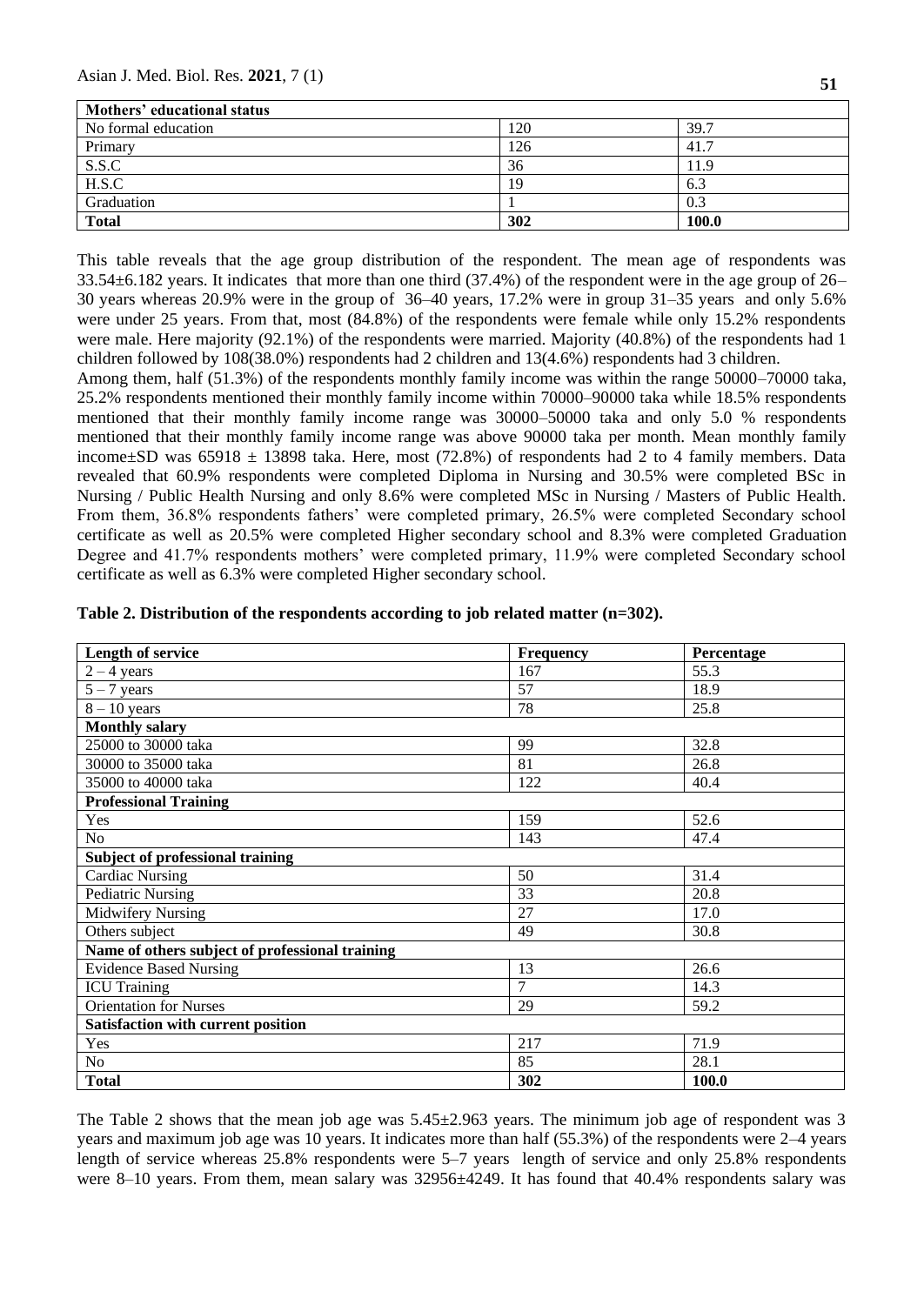within the range 35000 to 40000 taka followed by 32.8% respondents mentioned their salary was within 25000 to 30000 taka and 26.8% respondents mentioned their salary was within the range 30000 to 35000 taka per month. Among them 52.6% respondents got professional training and 47.4% respondents did not get professional training. Here, 31.4% respondents got training on Cardiac Nursing, 20.8% respondents got training on Pediatric Nursing, while 17.0% respondents were get professional training on Midwifery Nursing and 30.8% of respondents were get professional training on others subject. It was found that more than half (59.2%) of the respondents got training on Orientation for Nurses and 26.6% of respondents got training on Evidence Based Nursing and 14.3% respondents got ICU Training. And most (71.9%) of the respondents were satisfied with their current position and 28.1% respondents did not satisfied with their current position.

| Received degree after employment     | Frequency | Percentage |  |  |  |
|--------------------------------------|-----------|------------|--|--|--|
| Yes                                  | 89        | 29.5       |  |  |  |
| N <sub>o</sub>                       | 213       | 70.5       |  |  |  |
| The degree received after employment |           |            |  |  |  |
| BSc in Nursing / PHN                 | 67        | 75.3       |  |  |  |
| MSc in Nursing / MPH                 | 22        | 24.7       |  |  |  |
| The types of institute               |           |            |  |  |  |
| Government                           | 44        | 49.4       |  |  |  |
| Private                              | 45        | 50.6       |  |  |  |
| <b>Enrolled in academic course</b>   |           |            |  |  |  |
| Yes                                  | 84        | 27.8       |  |  |  |
| N <sub>o</sub>                       | 218       | 72.2       |  |  |  |
| Name of the academic course          |           |            |  |  |  |
| BSc in Nursing / PHN                 | 41        | 48.8       |  |  |  |
| MSc in Nursing / MPH                 | 40        | 47.6       |  |  |  |
| PhD in Nursing                       | 3         | 3.6        |  |  |  |

**Table 3. Distribution of the respondents by opinion regarding professional degree after employment (n=302).**

The Table 3 shows that, 70.5% respondent opinion were not received professional degree after employment and only 29.5% were received professional degree after employment. It was found that most (75.3%) of the respondents were received BSc in Nursing/PHN degree after employment and only 24.7% respondents were received MSc in Nursing/MPH degree after employment. Half (49.4%) of the respondents received professional degree from government institute and half (50.6%) of the respondents received professional degree from private institute. Among the respondents 72.2% opinion were not enrolled in academic course and only 27.8% respondents enrolled in academic course at present. Here, half (48.8%) of the respondents enrolled in BSc in Nursing/PHN course where half (47.6%) of the respondents enrolled in MSc in Nursing /MPH course and only 3.6% were enrolled in PhD in Nursing course.

# **Table 4. Distribution of the respondents by opinion regarding career plan (n=302).**

| Career plan                       | Frequency | Percentage |  |  |  |
|-----------------------------------|-----------|------------|--|--|--|
| Yes                               | 284       | 94.0       |  |  |  |
| No                                | 18        | 6.0        |  |  |  |
| <b>Choice of discipline</b>       |           |            |  |  |  |
| Preventive                        | 76        | 26.8       |  |  |  |
| Curative                          | 88        | 31.0       |  |  |  |
| Administrative                    | 120       | 42.3       |  |  |  |
| <b>Specialty wants to develop</b> |           |            |  |  |  |
| Teaching                          | 115       | 40.5       |  |  |  |
| Clinical                          | 121       | 42.6       |  |  |  |
| Research                          | 48        | 16.9       |  |  |  |
| Reason for no career plan         |           |            |  |  |  |
| Time consuming                    | 6         | 33.3       |  |  |  |
| Expensive                         | 3         | 16.7       |  |  |  |
| Family problem                    | 9         | 50.0       |  |  |  |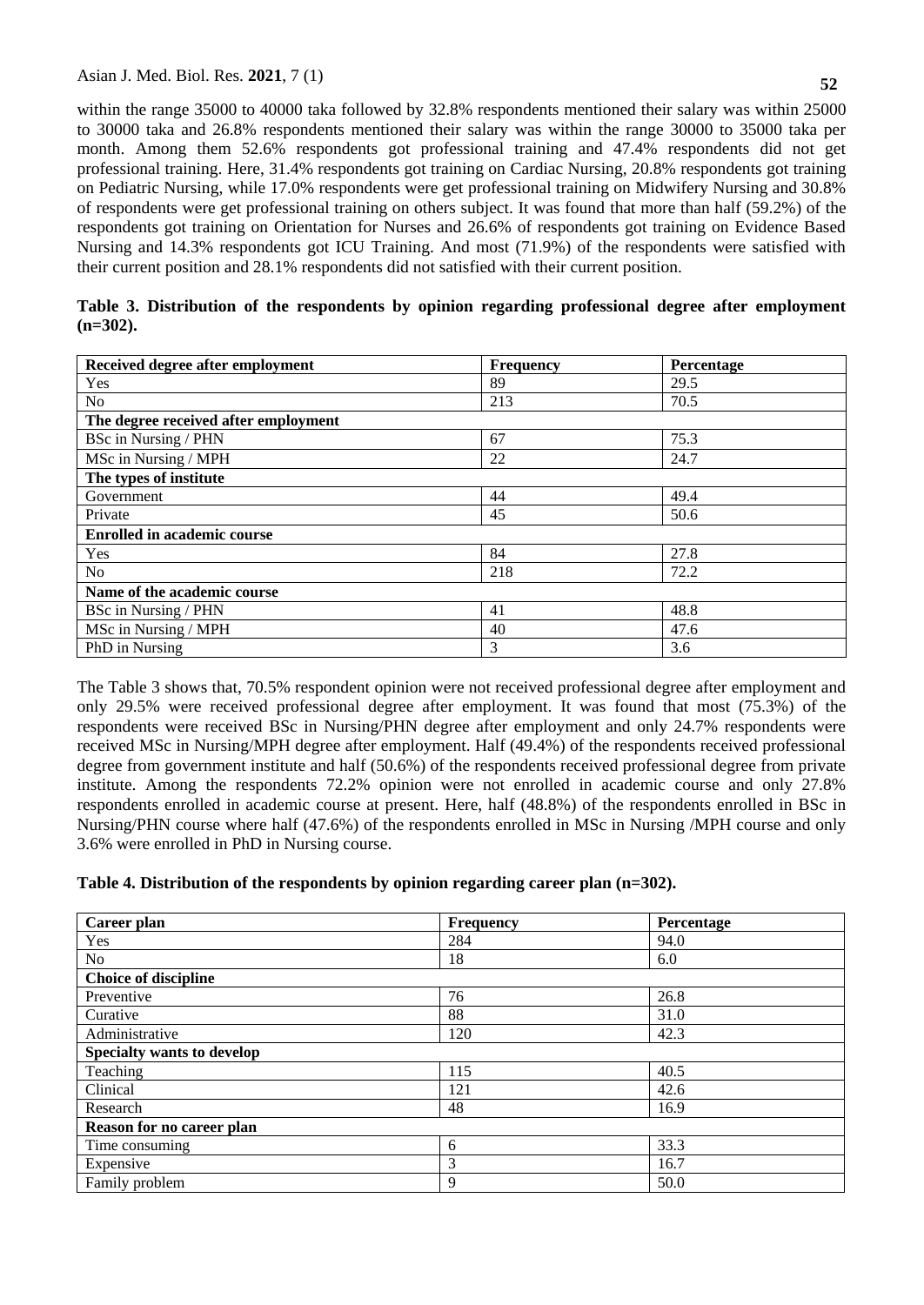# Asian J. Med. Biol. Res. **2021**, 7 (1) **<sup>53</sup>**

| <b>Guidance for career plan</b> |     |      |  |  |  |
|---------------------------------|-----|------|--|--|--|
| Yes                             | 231 | 76.5 |  |  |  |
| N <sub>0</sub>                  | −   | 23.5 |  |  |  |
| Source of career guidance       |     |      |  |  |  |
| Expert in the field             | 59  | 25.5 |  |  |  |
| Role model                      | 87  | 37.7 |  |  |  |
| Peer group                      | 85  | 36.8 |  |  |  |

The Table 4 shows that most (94.0%) of the respondents opined they have career plan and only 6.0% respondents opined they have no career plan. Here, out of 284 respondents, 42.3% respondents mentioned that they wanted to choose administrative, 31.0% respondents mentioned wanted to choose curative and 26.8% respondents mentioned they wanted to choose preventive discipline. We found, 42.6% respondents were mentioned they want to develop clinical specialty followed by 40.5% were mentioned they want to develop teaching specialty and 16.9% respondents want to develop research specialty. It was found that, half (50.0%) of the respondents had family problem where 33.3% respondents' opinion was time consuming and only 16.7% respondents' opinion was expensive. It was also found that, majority (76.5%) of the respondents got career guidance and 23.5% respondents did not get career guidance. Among 231 respondents, 37.7% respondents got guidance from role model followed by 36.8% respondents got guidance from peer group and 25.5% res got guidance from expert in the field.

|                       | Table 5. Distribution of the respondents by opinion regarding opportunity after completion higher |  |  |  |  |
|-----------------------|---------------------------------------------------------------------------------------------------|--|--|--|--|
| education $(n=302)$ . |                                                                                                   |  |  |  |  |

| <b>Competent in computer</b>                    | Yes         | $\mathbf{N}\mathbf{0}$ |
|-------------------------------------------------|-------------|------------------------|
|                                                 | 187 (61.9%) | 115 (38.1%)            |
| Professional skills improve                     |             |                        |
| Clinical competency                             | 285 (94.4%) | 17 (5.9%)              |
| Practical and technical skills                  | 195 (64.6%) | 107 (37.3%)            |
| Organizational and managerial skills            | 185 (61.3%) | 117 (40.8%)            |
| Problem solving skills                          | 151 (50.0%) | 151 (50.0%)            |
| Leadership skills                               | 91 (30.1%)  | 211 (73.5%)            |
| <b>Communication skills</b>                     | 150 (49.7%) | 152 (53.0%)            |
| Place to utilize professional skills            |             |                        |
| Evidence based practice                         | 133 (48.2%) | 142 (51.6%)            |
| Clinical decision making                        | 76 (27.5%)  | 199 (72.4%)            |
| Provide quality nursing care                    | 264 (95.7%) | $11(4.0\%)$            |
| Improve care delivery system                    | 130 (47.1%) | 145 (52.7%)            |
| Use modern methods and technology               | 91 (33.0%)  | 184 (66.9%)            |
| Social status upgrade                           | 245 (81.1%) | 57 (18.9%)             |
| Opportunity for research                        | 78 (25.8%)  | 224 (74.2%)            |
| Opportunity for foreign training                | 136 (45.0%) | 166 (55%)              |
| Job related benefits through future career plan |             |                        |
| Promotion                                       | 269 (89.1%) | 33 (11.0%)             |
| Job satisfaction                                | 170 (56.3%) | 132 (43.9%)            |
| Flexible working hours                          | 102 (33.8%) | 200 (66.4%)            |
| Reduce workload                                 | 73 (24.2%)  | 229 (76.1%)            |
| Quality improvement                             | 220 (72.8%) | 82 (27.2%)             |
| Higher salary                                   | 121 (40.1%) | 181 (60.1%)            |
| Respect and power                               | 263 (87.1%) | 39 (13.0%)             |
| Sophisticated working environment               | 157 (52.0%) | 145 (48.2%)            |
| Better job opportunity                          | 177 (58.6%) | 125 (41.3%)            |
| <b>Total</b>                                    | 302         | 100.0%                 |

The Table 5 illustrates that more than half (61.9%) of the respondents were competent in computer and 38.1% were not competent in computer. It was found that most (94.4%) of the respondents opined clinical competency after completion higher education, 64.6% opined practical and technical skills, 61.3% % respondents opined organizational and managerial skills 50.0% opined problem solving skills. Most (95.7%) of the respondents mentioned in provide quality nursing care, 48.2% mentioned in evidence based practice, 47.1 % respondents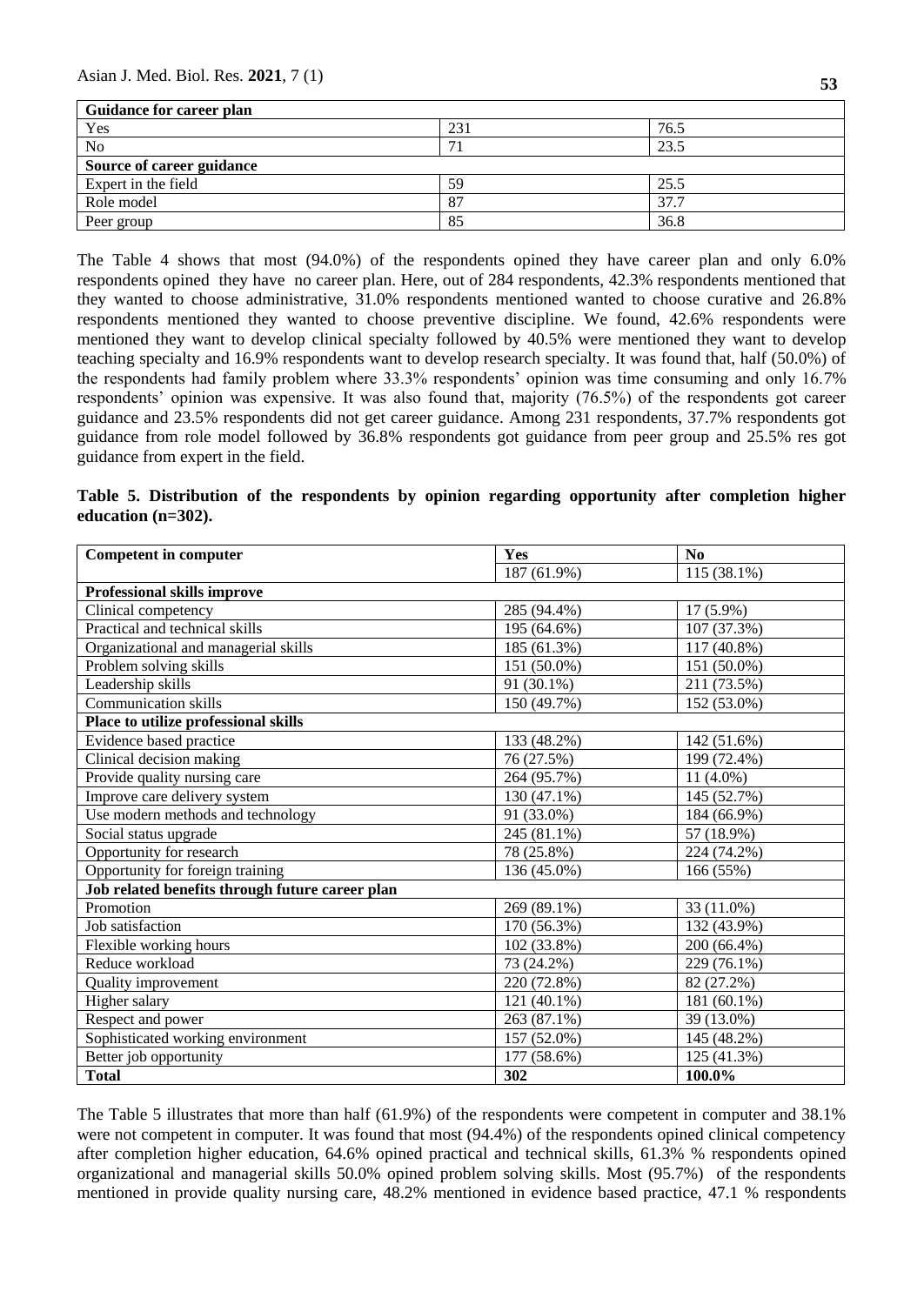were mentioned in improve care delivery system, 33.0% respondents were mentioned in use modern method and technology and 27.5% respondents mentioned in clinical decision making. Majority (81.1%) of respondents mentioned upgrade social status and 18.9% were mentioned their social status do not upgrade. Among the total respondents, (18.9%)of the respondents mentioned they had no opportunity for research, 25.8% respondents mentioned have opportunity for research and 12.9% respondents mentioned they have no opportunity for research. Nearly half (45.0%) of the respondents opined they have opportunity for foreign training. Out of 302 respondents, (89.1%) of the respondent's opined promotion, the second highest (87.1%) portion opined respect and power, followed by quality improvement (72.8%), the remaining percentage were job satisfaction (56.3%), sophisticated working environment (52.0%), higher salary (40.1%), and flexible working hours (33.8%) and reduce workload (24.2%). Here, most (58.6%) of the respondents think they has better job opportunity where (41.3%) respondents opined no.

| <b>Place of data collection</b> |             | Satisfied with current position | <b>Total</b> |
|---------------------------------|-------------|---------------------------------|--------------|
|                                 | Yes         | N <sub>0</sub>                  |              |
| RMCH, Raishahi                  | 115 (53.0%) | 36 (42.4%)                      | 151 (50.0%)  |
| ShSMCH, Dhaka                   | 102(47.0%   | 49 (57.6%)                      | 151 (50.0%)  |
| <b>Total</b>                    | 217         | 85                              | 302          |

## **Table 6. Distribution of respondents according to satisfied with current position (n=302).**

The Table 6 represents that out of 302 respondents, 217 respondents were satisfied with current position, among them 53.0% nurses worked in RMCH and 47.0% nurses worked in ShSMCH. Where 213 respondents did not satisfied with current position, among them 42.4% nurses worked in RMCH and 57.6% nurses worked in ShSMCH.

| Table 7. Association between length of service and career plan (n=302). |  |  |  |
|-------------------------------------------------------------------------|--|--|--|
|                                                                         |  |  |  |

|                   | Career plan   |                | <b>Total</b> | $\chi^2$ , df, and p value |
|-------------------|---------------|----------------|--------------|----------------------------|
| Length of service | Yes           | N <sub>0</sub> |              |                            |
| 2 to 4 years      | 166 (99.4%)   | $(0.6\%)$      | 167          |                            |
| 5 to 7 years      | 51 (89.5%)    | $6(10.5\%)$    |              | $\gamma^2 = 19.91$         |
| 8 to 10 years     | $67(85.9\%)$  | $11(14.1\%)$   | 78           | $df = 2$                   |
| <b>Total</b>      | $284(94.0\%)$ | $18(6.0\%)$    | 302          | p<0.001                    |

The Table 7 revealed that out of the 302 respondents 167 had service length 2 to 4 years, among them 166(99.4%) had career plan where 57 respondents had service length 5 to 7 years, among them 51(89.5%) had career plan and 78 respondents had service length 8 to 10 years among them 67(85.9%) %) had career plan. Length of service significantly  $(p<0.001)$  associated with career plan.

# **Table 8. Association between level of educational qualification and choose of discipline (n=284) (From 302 respondents, 18 respondents had no carrier plan).**

| <b>Level of educational</b> | <b>Choose of Discipline</b> |                 |                       | <b>Total</b> | $\chi^2$ , df, p value |
|-----------------------------|-----------------------------|-----------------|-----------------------|--------------|------------------------|
| qualification               | <b>Preventive</b>           | <b>Curative</b> | <b>Administrative</b> |              |                        |
| Diploma in Nursing          | 33 (19.9%)                  | 72 (43.4%)      | 61 (36.7%)            | 166          |                        |
| <b>BSc in Nursing/PHN</b>   | 34 (37.0%)                  | 12 (13.0%)      | $46(50.0\%)$          | 92           | $\gamma^2 = 29.78$     |
| MSc in Nursing/MPH          | $9(34.6\%)$                 | $4(15.4\%)$     | 13 (50.0%)            | 26           | $df = 4$<br>p<0.001    |
| <b>Total</b>                | $76(26.8\%)$                | 88 (31.0%)      | $120(42.3\%)$         | 284          |                        |

The Table 8 revealed that out of 284 respondents, according to their level of educational qualification 120(42.3%) respondents were choose administrative discipline where 88(31.0%) respondents were choose curative discipline and 76(26.8%) respondents were choose preventive discipline. Educational qualification significantly ( $p<0.001$ ) associated with choosing of discipline.